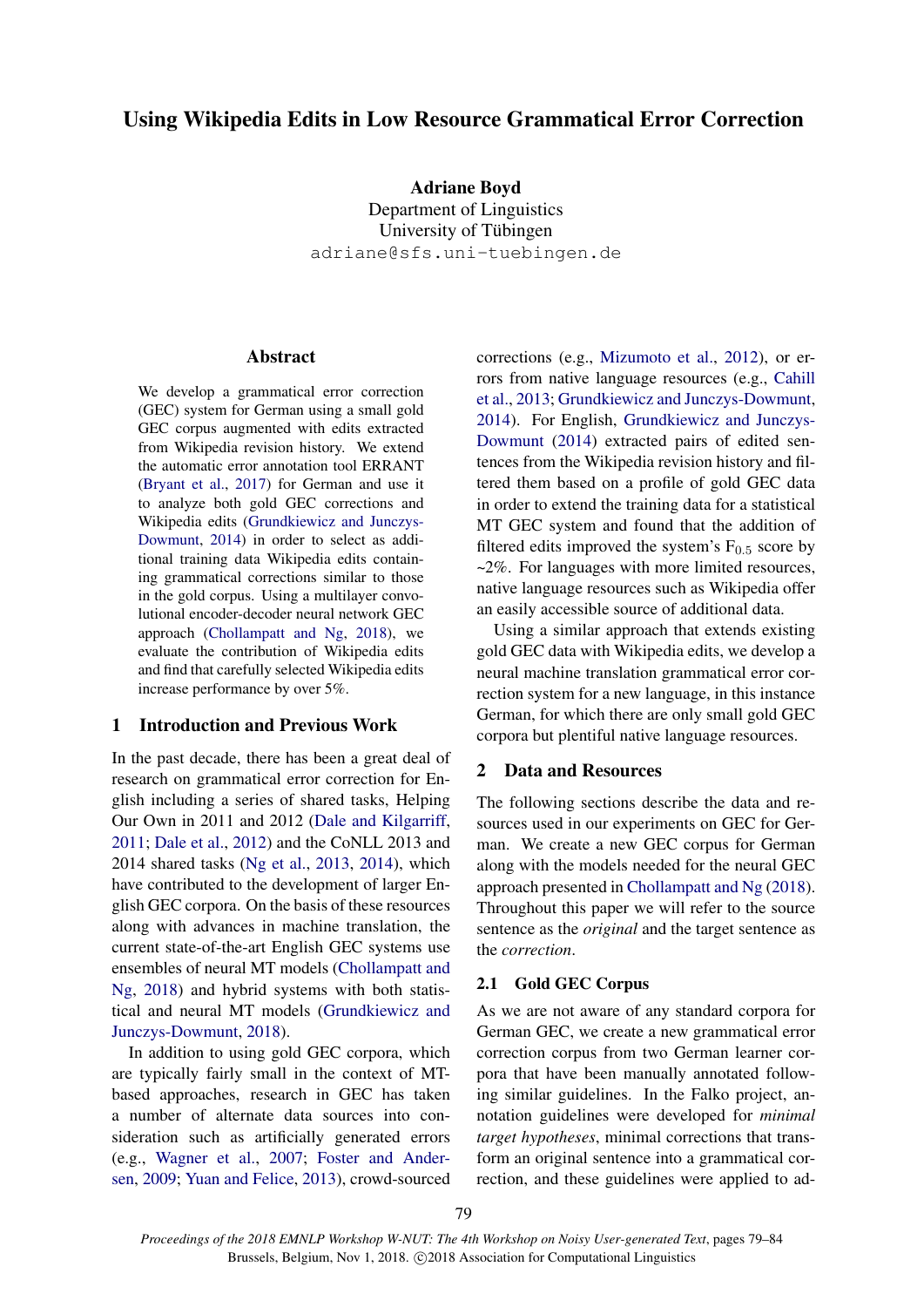| Corpus        |             | # Sent | Err/S | Err/Tok |  |
|---------------|-------------|--------|-------|---------|--|
|               | Train       | 11038  | 2.90  | 0.15    |  |
| Falko         | Dev         | 1307   | 2.87  | 0.16    |  |
|               | <b>Test</b> | 1237   | 3.00  | 0.16    |  |
| <b>MERLIN</b> | Train       | 9199   | 2.63  | 0.20    |  |
|               | Dev         | 1196   | 2.65  | 0.20    |  |
|               | Test        | 1100   | 2.54  | 0.21    |  |
| Total         |             | 24077  | 2.77  | 0.18    |  |

<span id="page-1-3"></span>Table 1: Falko-MERLIN German GEC Corpus

vanced German learner essays [\(Reznicek et al.,](#page-5-12) [2012\)](#page-5-12). The MERLIN project [\(Boyd et al.,](#page-4-1) [2014\)](#page-4-1) adapted the Falko guidelines and annotated learner texts from a wide range of proficiency levels.<sup>[1](#page-1-0)</sup>

We extract pairs of original sentences and corrections from all annotated sentence spans in FalkoEssayL[2](#page-1-1) v2.4<sup>2</sup> (248 texts), FalkoEssayWhig  $v2.0^2$  $v2.0^2$  $v2.0^2$  (196 texts), and MERLIN  $v1.1^3$  $v1.1^3$  (1,033 texts) to create the new Falko-MERLIN GEC Corpus, which contains 24,077 sentence pairs. The corpus is divided into train (80%), dev (10%), and test (10%) sets, keeping all sentences from a single learner text within the same partition.

An overview of the Falko-MERLIN GEC Corpus is shown in Table [1](#page-1-3) with the number of errors per sentence and errors per token as analyzed by ERRANT for German (see section [3.1\)](#page-1-4). On average, the Falko corpus (advanced learners) contains longer sentences with fewer errors per token while the MERLIN corpus (all proficiency levels) contains shorter sentences with more errors per token. A more detailed ERRANT-based analysis is presented in Figure [2](#page-3-0) in section [3.2.](#page-2-0)

### 2.2 Wikipedia

In our experiments, we use German Wikipedia dumps of articles and revision history from June 1, 2018. Wikipedia edits are extracted from the revision history using Wiki Edits [\(Grundkiewicz and](#page-5-0) [Junczys-Dowmunt,](#page-5-0) [2014\)](#page-5-0) with a maximum sentence length of 60 tokens, since 99% of the Falko and MERLIN sentences are shorter than 60 tokens. For training the subword embeddings, plain text is extracted from the German Wikipedia articles using WikiExtractor.[4](#page-1-5)

### 2.3 BPE Model and Subword Embeddings

We learn a byte pair encoding (BPE) [\(Sennrich](#page-5-13) [et al.,](#page-5-13) [2016\)](#page-5-13) with 30K symbols using the corrections from the Falko-MERLIN training data plus the complete plain Wikipedia article text. As suggested by [Chollampatt and Ng](#page-5-1) [\(2018\)](#page-5-1), we encode the Wikipedia article text using the BPE model and learn fastText embeddings [\(Bojanowski et al.,](#page-4-2) [2017\)](#page-4-2) with 500 dimensions.

#### 2.4 Language Model

For reranking, we train a language model on the first one billion lines (~12 billion tokens) of the deduplicated German Common Crawl corpus [\(Buck et al.,](#page-4-3) [2014\)](#page-4-3).

#### 3 Method

We extend the Falko-MERLIN GEC training data with sentence-level Wikipedia edits that include similar types of corrections. In order to automatically analyze German GEC data, we extend ER-RANT from English to German (section [3.1\)](#page-1-4) and use its analyses to select suitable Wikipedia edits (section [3.2\)](#page-2-0).

### <span id="page-1-4"></span>3.1 ERRANT

ERRANT, the ERRor ANnotation Tool [\(Felice](#page-5-14) [et al.,](#page-5-14) [2016;](#page-5-14) [Bryant et al.,](#page-4-0) [2017\)](#page-4-0), analyzes pairs of English sentences from a GEC corpus to identify the types of corrections performed. The tokens in a pair of sentences are aligned using Damerau-Levenshtein edit distance with a custom substitution cost that includes linguistic information — lemmas, POS, and characters — to promote alignments between related word forms. After the individual tokens are aligned, neighboring edits are evaluated to determine whether two or more edits should be merged into one longer edit, such as merging *wide* → *widespread* followed by *spread*  $\rightarrow \emptyset$  into a single edit *wide spread* → *widespread*.

To assign an error type to a correction, ER-RANT uses a rule-based approach that considers information about the POS tags, lemmas, stems, and dependency parses. To extend ERRANT for German, we adapted and simplified the English error types, relying on UD POS tags instead of language-specific tags as much as possible. Our top-level German ERRANT error types are shown with examples in Table [2.](#page-2-1) For substitution errors,

<span id="page-1-0"></span><sup>&</sup>lt;sup>1</sup>We also considered including German data from Lang-8, however it seemed to be far too noisy.

<span id="page-1-5"></span><span id="page-1-2"></span><span id="page-1-1"></span><sup>2</sup>[https://www.linguistik.hu-berlin.](https://www.linguistik.hu-berlin.de/de/institut/professuren/korpuslinguistik/forschung/falko/zugang) [de/de/institut/professuren/](https://www.linguistik.hu-berlin.de/de/institut/professuren/korpuslinguistik/forschung/falko/zugang) [korpuslinguistik/forschung/falko/zugang](https://www.linguistik.hu-berlin.de/de/institut/professuren/korpuslinguistik/forschung/falko/zugang) <sup>3</sup><https://www.merlin-platform.eu> <sup>4</sup>[https://github.com/attardi/](https://github.com/attardi/wikiextractor) [wikiextractor](https://github.com/attardi/wikiextractor)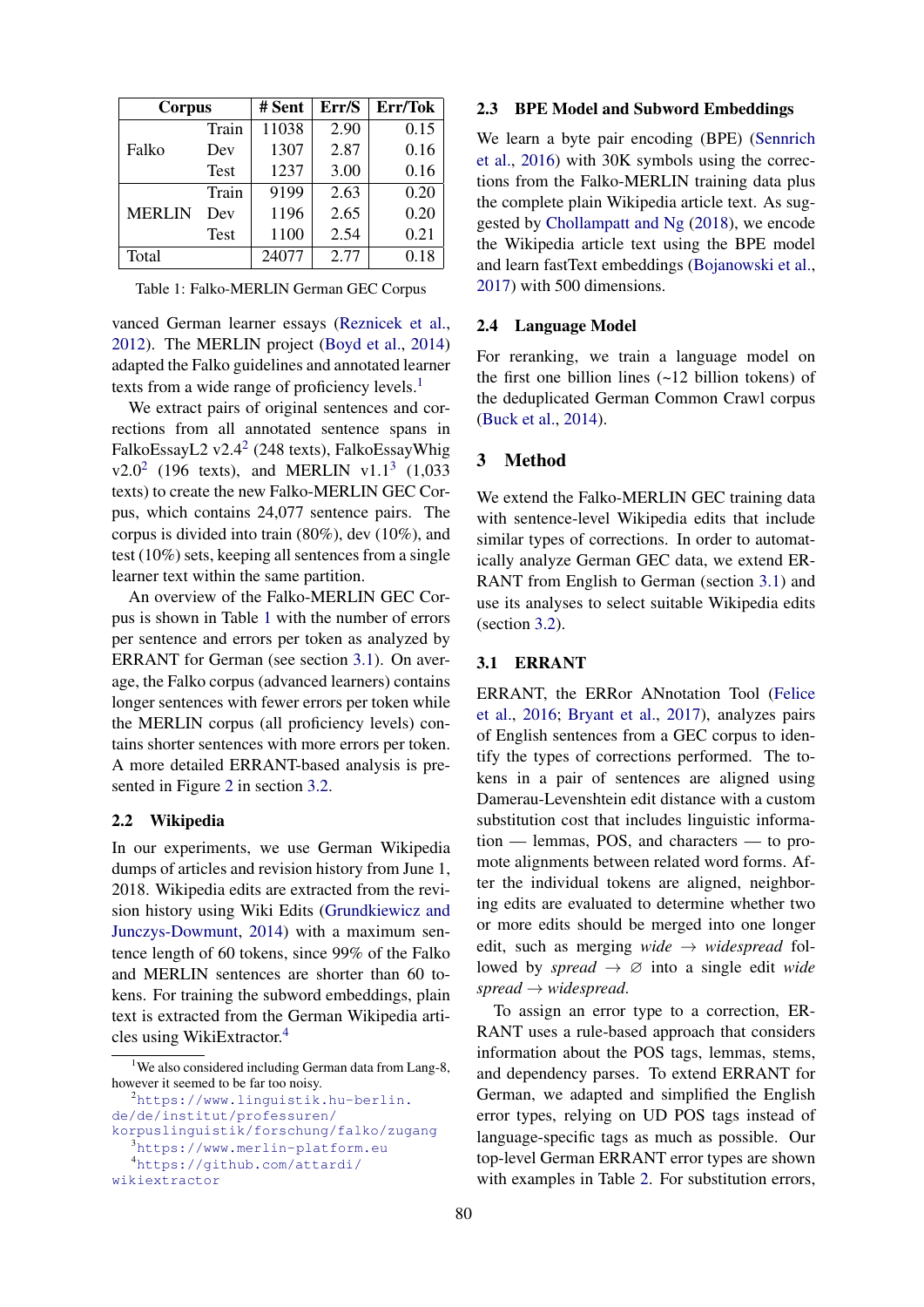| <b>Error Type</b> | <b>Example</b>                      |
|-------------------|-------------------------------------|
| POS $(15)$        | $dem \rightarrow den(DET:FORM)$     |
| <b>MORPH</b>      | solid $\rightarrow$ solide          |
| ORTH              | $Gro\beta e \rightarrow gro\beta e$ |
| <b>SPELL</b>      | wächseln $\rightarrow$ wechseln     |
| <b>ORDER</b>      | zu gehen $\rightarrow$ gehen zu     |
| <b>CONTR</b>      | $s \to \varnothing$                 |
| <b>OTHER</b>      | hochem $\rightarrow$ einem hohen    |

<span id="page-2-1"></span>Table 2: German ERRANT Error Types

each POS error type has an additional FORM subtype if the tokens have the same lemma.

The POS tag types include 14 UD POS types plus the German-specific STTS tag TRUNC. The MORPH tag captures errors for related word forms with different POS tags, ORTH is for capitalization and whitespace errors, SPELL errors have an original token that is not in a large word list with >50% overlapping characters compared to the corrected token, ORDER errors cover adjacent reordered tokens, and CONTR errors involve the contraction *'s* ('it'). All remaining errors are classified as OTHER.

In ERRANT for English, all linguistic annotation is performed with  $spaCy$ <sup>[5](#page-2-2)</sup>. We preserve as much of the spaCy pipeline as possible using spaCy's German models, however the lemmatizer is not sufficient and is replaced with the TreeTagger lemmatizer.<sup>[6](#page-2-3)</sup> All our experiments are performed with spaCy 2.0.11 and spaCy's default German model. The word list for detecting spelling errors comes from Hunspell igerman98-  $20161207<sup>7</sup>$  $20161207<sup>7</sup>$  $20161207<sup>7</sup>$  and the mapping of STTS to UD tags from TuebaUDConverter (Çöltekin et al., [2017\)](#page-5-15).

An example of a German ERRANT analysis is shown in Figure [1.](#page-3-1) The first token is analyzed as an adjective substitution error where both adjectives have the same lemma (S:ADJ:FORM), the inflected deverbal adjective *bestandenen* 'passed' is inserted before *Prüfung* 'exam' (I:ADJ), and the past participle *bestanden* 'passed' is deleted at the end of the sentence (D:VERB). Note that ERRANT does not analyze *Prüfung bestanden*  $\rightarrow$ *bestandenen Prüfung* as a word order error because the reordered word forms are not identical. In cases like these and ones with longer distance movement, which is a frequent type of correction in non-native German texts, ERRANT has no way to indicate that these two word forms are related or that this pair of edits is coupled.

# <span id="page-2-0"></span>3.2 Filtering Edits with ERRANT

Even though the Wiki Edits algorithm [\(Grund](#page-5-0)[kiewicz and Junczys-Dowmunt,](#page-5-0) [2014\)](#page-5-0) extracts only sentence pairs with small differences, many edits relate to content rather than grammatical errors, such as inserting a person's middle name or updating a date. In order to identify the most relevant Wikipedia edits for GEC, we analyze the gold GEC corpus and Wikipedia edits with ERRANT and then filter the Wikipedia edits based on a profile of the gold GEC data.

First, sentences with ERRANT error types that indicate content or punctuation edits are discarded: 1) sentences with only punctuation, proper noun, and/or OTHER error types, 2) sentences with edits modifying only numbers or non-Latin characters, and 3) sentences with OTHER edits longer than two tokens. Second, the ERRANT profile of the gold corpus is used to select edits that: 1) include an original token edited in the gold corpus, 2) include the same list of error types as a sentence in the gold corpus, 3) include the same set of error types as a sentence in the gold corpus for 2+ error types, or 4) for sets of  $Gold$  and  $Wiki$ error types have a Jaccard similarity coefficient to a gold sentence greater than 0.5:

$$
J(Gold, Wiki) = \frac{|Gold \cap Wiki|}{|Gold \cup Wiki|}
$$

After ERRANT-based filtering, approximately one third of the sentences extracted with Wiki Edits remain.

The distribution of selected ERRANT error types for the Falko and MERLIN gold GEC corpora vs. the unfiltered and filtered Wikipedia edit corpora are shown in Figure [2](#page-3-0) in order to provide an overview of the similarities and differences between the data. As intended, filtering Wikipedia edits as described above decreases the number of potentially content-related PNOUN and OTHER edits while increasing the proportion of other types of edits. Both in the unfiltered and filtered Wikipedia edits corpora, the overall frequency of errors remains lower than in the Falko-MERLIN GEC corpus: 1.7 vs. 2.8 errors per sentence and 0.08 vs. 0.18 errors per token.

<span id="page-2-3"></span><span id="page-2-2"></span><sup>5</sup><https://spacy.io>

<span id="page-2-4"></span><sup>6</sup>[http://www.cis.uni-muenchen.de/](http://www.cis.uni-muenchen.de/~schmid/tools/TreeTagger/) [˜schmid/tools/TreeTagger/](http://www.cis.uni-muenchen.de/~schmid/tools/TreeTagger/) <sup>7</sup>[https://www.j3e.de/ispell/igerman98/](https://www.j3e.de/ispell/igerman98/dict/) [dict/](https://www.j3e.de/ispell/igerman98/dict/)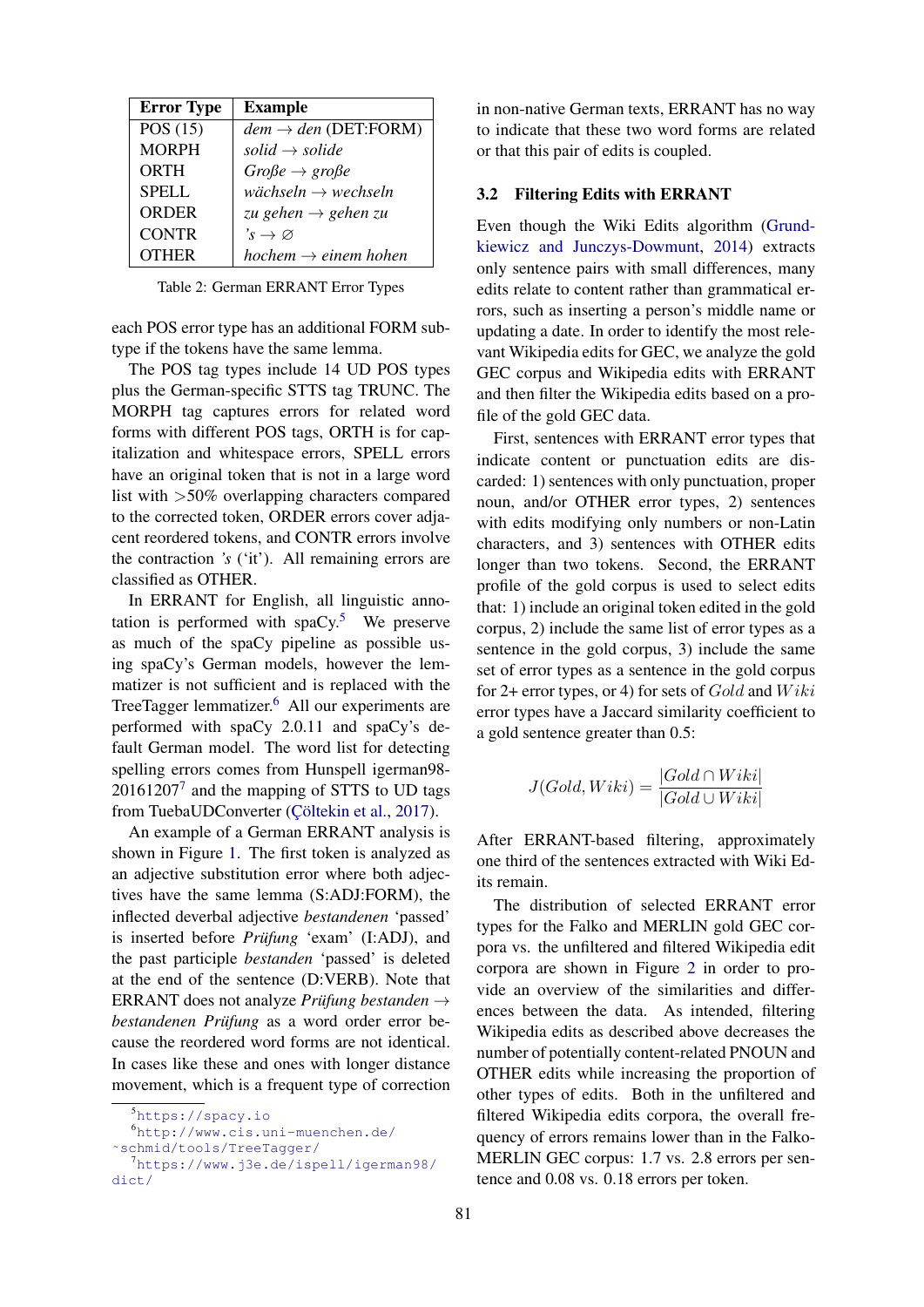| Original      | Herzliche  | Glückwunsch    | zur    |             | Prüfung | bestanden |  |
|---------------|------------|----------------|--------|-------------|---------|-----------|--|
| Correction    | Herzlichen | Glückwunsch    | zur    | bestandenen |         | Prüfung   |  |
| <b>ERRANT</b> | S:ADJ:FORM |                |        | I:ADJ       |         | D:VERB    |  |
|               | heartfelt  | congratulation | to the | passed      | exam    |           |  |

<span id="page-3-0"></span>'Congratulations on passing your exam.'



<span id="page-3-1"></span>

Figure 2: Distribution of Selected ERRANT Error Types

| <b>Training Data</b>             | <b>Unfiltered Wiki Edits</b> |       |           | <b>Filtered Wiki Edits</b> |       |           |
|----------------------------------|------------------------------|-------|-----------|----------------------------|-------|-----------|
|                                  | P                            | R     | $F_{0.5}$ | P                          | R     | $F_{0.5}$ |
| Falko-MERLIN (19K)               | 45.38                        | 25.42 | 39.22     | 45.38                      | 25.42 | 39.22     |
| + 100K Wiki Edits                | 53.91                        | 22.44 | 42.10     | 54.59                      | 22.25 | 42.30     |
| +250K Wiki Edits                 | 57.57                        | 21.80 | 43.35     | 57.30                      | 23.04 | 44.17     |
| +500K Wiki Edits                 | 58.55                        | 20.33 | 42.55     | 58.74                      | 22.37 | 44.33     |
| + 1M Wiki Edits                  | 57.86                        | 21.72 | 43.41     | 60.19                      | 21.75 | 44.47     |
| + 1M Wiki Edits + EO             | 41.43                        | 28.74 | 38.07     | 39.95                      | 29.03 | 37.15     |
| $+1M$ Wiki Edits $+LM$           | 44.72                        | 28.39 | 40.11     | 51.81                      | 29.26 | 44.89     |
| $+1$ M Wiki Edits + LM $_{Norm}$ | 48.65                        | 28.69 | 42.71     | 51.99                      | 29.73 | 45.22     |
| 1M Wiki Edits Only               | 31.12                        | 5.33  | 15.82     | 30.13                      | 5.42  | 15.75     |
| 1M Wiki Edits Only + EO          | 19.66                        | 11.40 | 17.17     | 20.26                      | 12.18 | 17.89     |
| 1M Wiki Edits Only + LM          | 26.34                        | 12.59 | 21.62     | 29.12                      | 13.95 | 23.92     |
| 1M Wiki Edits Only + $LM_{Norm}$ | 25.21                        | 12.38 | 20.88     | 29.96                      | 13.95 | 24.37     |

Table 3: Results for MLConv GEC on Falko-Merlin Test Set  $(M^2)$ 

# <span id="page-3-4"></span>4 Results and Discussion

We evaluate the effect of extending the Falko-MERLIN GEC Corpus with Wikipedia edits for a German GEC system using the multilayer convolutional encoder-decoder neural network approach from [Chollampatt and Ng](#page-5-1) [\(2018\)](#page-5-1), using the same parameters as for English. $8$  We train a single model for each condition and evaluate on the Falko-MERLIN test set using  $M^2$  scorer [\(Dahlmeier and Ng,](#page-5-16) [2012\)](#page-5-16).[9](#page-3-3)

<span id="page-3-2"></span><sup>8</sup>[https://github.com/nusnlp/](https://github.com/nusnlp/mlconvgec2018)

The results, presented in Table [3,](#page-3-4) show that the addition of both unfiltered and filtered Wikipedia edits to the Falko-MERLIN GEC training data lead to improvements in performance, however larger numbers of unfiltered edits  $(>250K)$  do not consistently lead to improvements, similar to the results for English in [Grundkiewicz and Junczys-](#page-5-0)[Dowmunt](#page-5-0) [\(2014\)](#page-5-0). However for filtered edits, increasing the number of additional edits from 100K to 1M continues to lead to improvements, with an overall improvement of 5.2  $F<sub>0.5</sub>$  for 1M edits over the baseline without additional reranking.

In contrast to the results for English in [Chollam](#page-5-1)[patt and Ng](#page-5-1) [\(2018\)](#page-5-1), edit operation (EO) rerank-

[mlconvgec2018](https://github.com/nusnlp/mlconvgec2018)

<span id="page-3-3"></span><sup>9</sup>[https://github.com/nusnlp/m2scorer/](https://github.com/nusnlp/m2scorer/archive/version3.2.tar.gz) [archive/version3.2.tar.gz](https://github.com/nusnlp/m2scorer/archive/version3.2.tar.gz)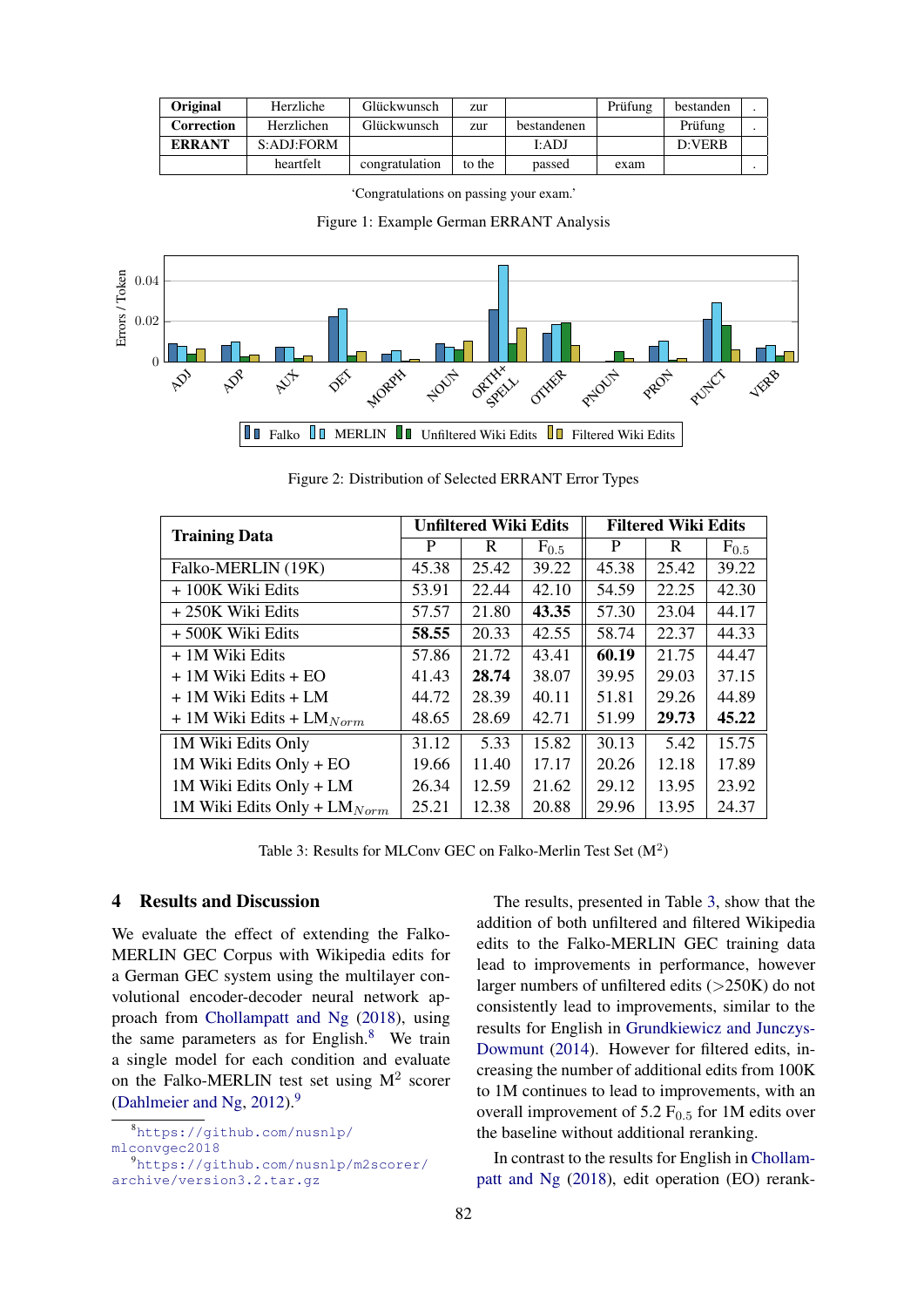ing decreases scores in conditions with gold GEC training data in our experiments and reranking with a web-scale language model (LM) does not consistently increase scores, although both reranking methods lead to increases in recall. The best result of 45.22  $F_{0.5}$  is obtained with Falko-MERLIN + 1M Filtered Wiki Edits with language model reranking that normalizes scores by the length of the sentence.

An analysis of the performance on Falko vs. MERLIN shows stronger results for MERLIN, with 44.19 vs. 46.52  $F_{0.5}$  for Falko-MERLIN + 1M Filtered Wiki Edits +  $LM_{Norm}$ . We expected the advanced Falko essays to benefit from being more similar to Wikipedia than MERLIN, however MERLIN may simply contain more spelling and inflection errors that are easy to correct given a small amount of context.

In order to explore the possibility of developing GEC systems for languages with fewer resources, we trained models solely on Wikipedia edits, which leads to a huge drop in performance  $(45.22 \text{ vs. } 24.37 \text{ F}_{0.5})$ . However, the genre differences may be too large to draw solid conclusions and this approach may benefit from further work on Wikipedia edit selection, such as using a language model to exclude some Wikipedia edits that introduce (rather than correct) grammatical errors.

# 5 Future Work

The combined basis of ERRANT and Wiki Edits make it possible to explore MT-based GEC approaches for languages with limited gold GEC resources. The current German ERRANT error analysis approach can be easily generalized to rely on a pure UD analysis, which would make it possible to apply ERRANT to any language with a UD parser and a lemmatizer. Similarly, the process of filtering Wikipedia edits could use alternate methods in place of a gold reference corpus, such as a list of targeted token or error types, to generate GEC training data for any language with resources similar to a Wikipedia revision history.

For the current German GEC system, a detailed error analysis for the output could identify the types of errors where Wikipedia edits make a significant contribution and other areas where additional data could be incorporated, potentially through artificial error generation or crowd-sourcing.

# 6 Conclusion

We provide initial results for grammatical error correction for German using data from the Falko and MERLIN corpora augmented with Wikipedia edits that have been filtered using a new German extension of the automatic error annotation tool ERRANT [\(Bryant et al.,](#page-4-0) [2017\)](#page-4-0). Wikipedia edits are extracted using Wiki Edits [\(Grundkiewicz](#page-5-0) [and Junczys-Dowmunt,](#page-5-0) [2014\)](#page-5-0), profiled with ER-RANT, and filtered with reference to the gold GEC data. We evaluate our method using the multilayer convolutional encoder-decoder neural network GEC approach from [Chollampatt and Ng](#page-5-1) [\(2018\)](#page-5-1) and find that augmenting a small gold German GEC corpus with one million filtered Wikipedia edits improves the performance from 39.22 to 44.47  $F<sub>0.5</sub>$  and additional language model reranking increases performance to 45.22. The data and source code for this paper are available at: [https://github.com/adrianeboyd/](https://github.com/adrianeboyd/boyd-wnut2018/) [boyd-wnut2018/](https://github.com/adrianeboyd/boyd-wnut2018/)

### Acknowledgments

We are grateful to the anonymous reviewers for their helpful feedback. This work was supported by the German Research Foundation (DFG) under project ME 1447/2-1.

## **References**

- <span id="page-4-2"></span>Piotr Bojanowski, Edouard Grave, Armand Joulin, and Tomas Mikolov. 2017. Enriching word vectors with subword information. *Transactions of the Association for Computational Linguistics*, 5:135–146.
- <span id="page-4-1"></span>Adriane Boyd, Jirka Hana, Lionel Nicolas, Detmar Meurers, Katrin Wisniewski, Andrea Abel, Karin Schöne, Barbora Štindlová, and Chiara Vettori. 2014. The MERLIN corpus: Learner language and the CEFR. In *Proceedings of LREC 2014*, Reykjavik, Iceland. European Language Resources Association (ELRA).
- <span id="page-4-0"></span>Christopher Bryant, Mariano Felice, and Ted Briscoe. 2017. Automatic annotation and evaluation of error types for grammatical error correction. In *Proceedings of the 55th Annual Meeting of the Association for Computational Linguistics (Volume 1: Long Papers)*, pages 793–805, Vancouver, Canada. Association for Computational Linguistics.
- <span id="page-4-3"></span>Christian Buck, Kenneth Heafield, and Bas van Ooyen. 2014. N-gram counts and language models from the Common Crawl. In *Proceedings of the Language Resources and Evaluation Conference*, Reykjavik, Iceland.